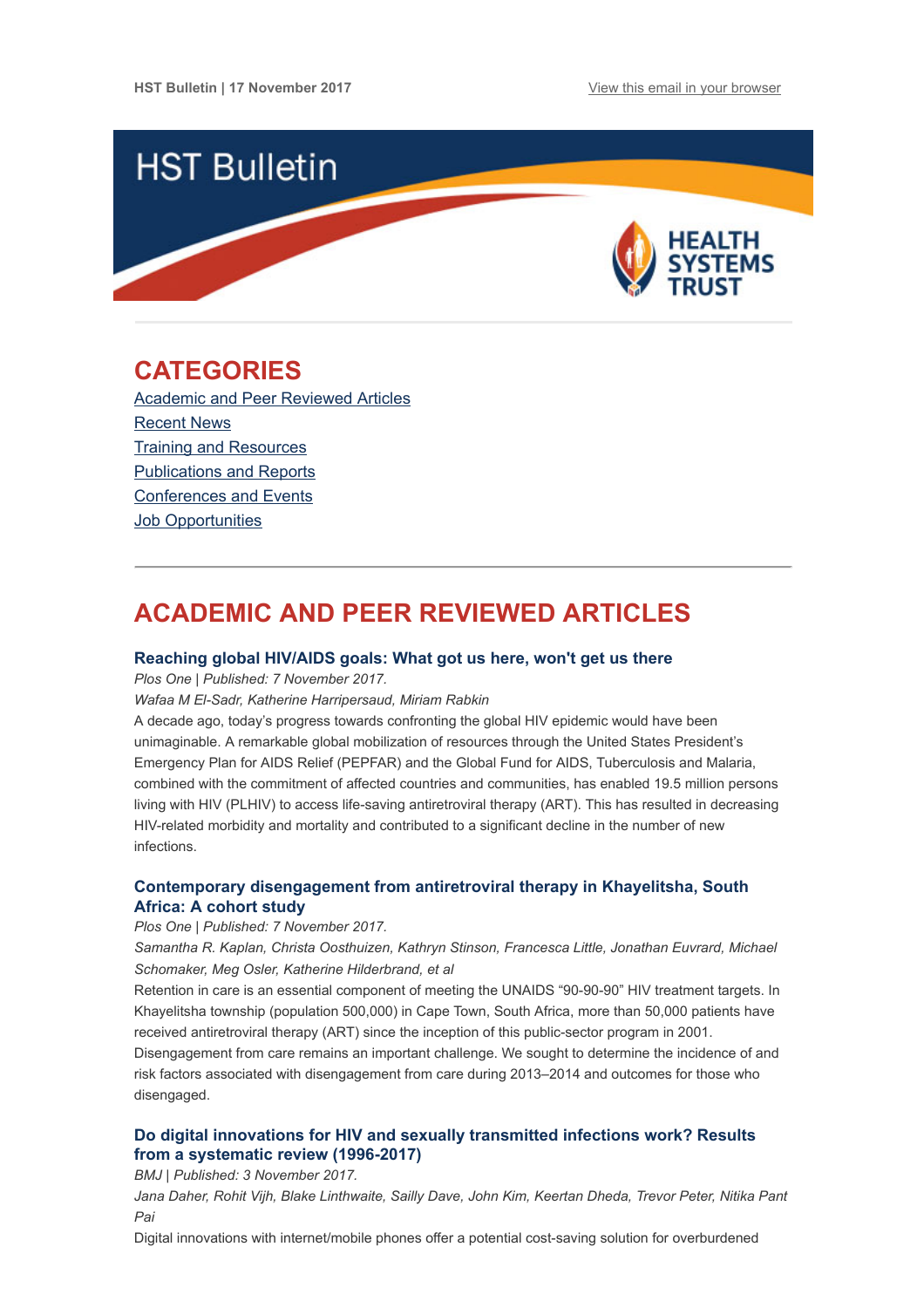health systems with high service delivery costs to improve efficiency of HIV/STI (sexually transmitted infections) control initiatives. However, their overall evidence has not yet been appraised. [This study evaluates] the feasibility and impact of all digital innovations for all HIV/STIs.

#### [The association between social capital and HIV treatment outcomes in South Africa](http://journals.plos.org/plosone/article?id=10.1371/journal.pone.0184140)

Plos One | Published: 9 November 2017.

#### Grace Musanse Mukoswa, Salome Charalambous, Gill Nelson

HIV treatment has reduced morbidity and mortality. By 2012, it was estimated that 60.4% of eligible South Africans accessed antiretroviral treatment; however, treatment adherence and retention remain the greatest challenges. There is a growing belief that social capital, seen as "the features of social organization that facilitate cooperation for mutual benefit", is important in promoting HIV treatment retention. The aim of this study was to establish whether social capital is associated with HIV treatment outcomes.

## [Indoor air pollution from secondhand tobacco smoke, solid fuels, and kerosene in](https://bmcresnotes.biomedcentral.com/articles/10.1186/s13104-017-2892-2) homes with active tuberculosis disease in South Africa

BioMed Central | Published: 13 November 2017.

Jessica L Elf, Onyinyechi Eke, Modiehi Rakgokong, Ebrahim Variava, Yudesh Baliram, Katlego Motlhaoleng, Limakatso Lebina, Adrienne E Shapiro, et al

Secondhand tobacco smoke (SHS), use of solid fuels, and kerosene may play an important role in perpetuating the tuberculosis (TB) epidemic. The purpose of this study was to explore the prevalence of household air pollution (HAP) from these sources in homes of someone with TB in a high HIV-prevalence setting. A convenience sample of homes and household members participating in an ongoing active casefinding study in Matlosana district townships surrounding Klerksdorp, South Africa were included.

## [Improving adherence in mental health service users with severe mental illness in](https://bmcresnotes.biomedcentral.com/articles/10.1186/s13104-017-2915-z) South Africa: a pilot randomized controlled trial of a treatment partner and text message intervention vs. treatment as usual

BioMed Central | Published: 9 November 2017.

Goodman Sibeko, Henk Temmingh, Sumaya Mall, Peter Williams-Ashman, Graham Thornicroft, Ezra S Susser, Crick Lund, Dan J Stein, Peter D Milligan

Medication non-adherence is a significant problem in treatment of severe mental disorders and is associated with poor clinical outcomes and increased demand on services. Task-shifting interventions incorporating mobile health may improve adherence in mental health service users in low- and middleincome countries. Seventy-seven participants were recruited from a psychiatric hospital in Cape Town, with 42 randomized to receive the intervention and 35 to treatment as usual. Intervention pairs underwent treatment-partner contracting and psychoeducation, and received monthly text message reminders of clinic appointments.

## [Quantifying research output on poverty and non-communicable disease behavioural](http://bmjopen.bmj.com/content/7/11/e014715) risk factors in low-income and lower middle-income countries: a bibliometric analysis

BMJ | Published: 12 November 2017.

Luke Nelson Allen, Nicholas Fox, Alissa Ambrose

Low-income and lower middle-income countries (LLMICs) bear a disproportionate burden of noncommunicable diseases (NCDs). WHO has repeatedly called for more research on poverty and NCDs in these settings, but the current situation remains unquantified. We aimed to assess research output on poverty and NCD risk factors from these countries in relation to upper middle-income and high-income countries.

## Addressing challenges in scaling up TB and HIV treatment integration in rural [primary healthcare clinics in South Africa \(SUTHI\): a cluster randomized controlled](https://implementationscience.biomedcentral.com/articles/10.1186/s13012-017-0661-1) trial protocol

BioMed Central | Published: 13 November 2017.

Kogieleum Naidoo, Santhanalakshmi Gengiah, Nonhlanhla Yende-Zuma, Nesri Padayatchi, Pierre Barker, Andrew Nunn, Priashni Subrayen, Salim S Abdool Karim

A large and compelling clinical evidence base has shown that integrated TB and HIV services leads to reduction in human immunodeficiency virus (HIV)- and tuberculosis (TB)-associated mortality and morbidity. Despite official policies and guidelines recommending TB and HIV care integration, its poor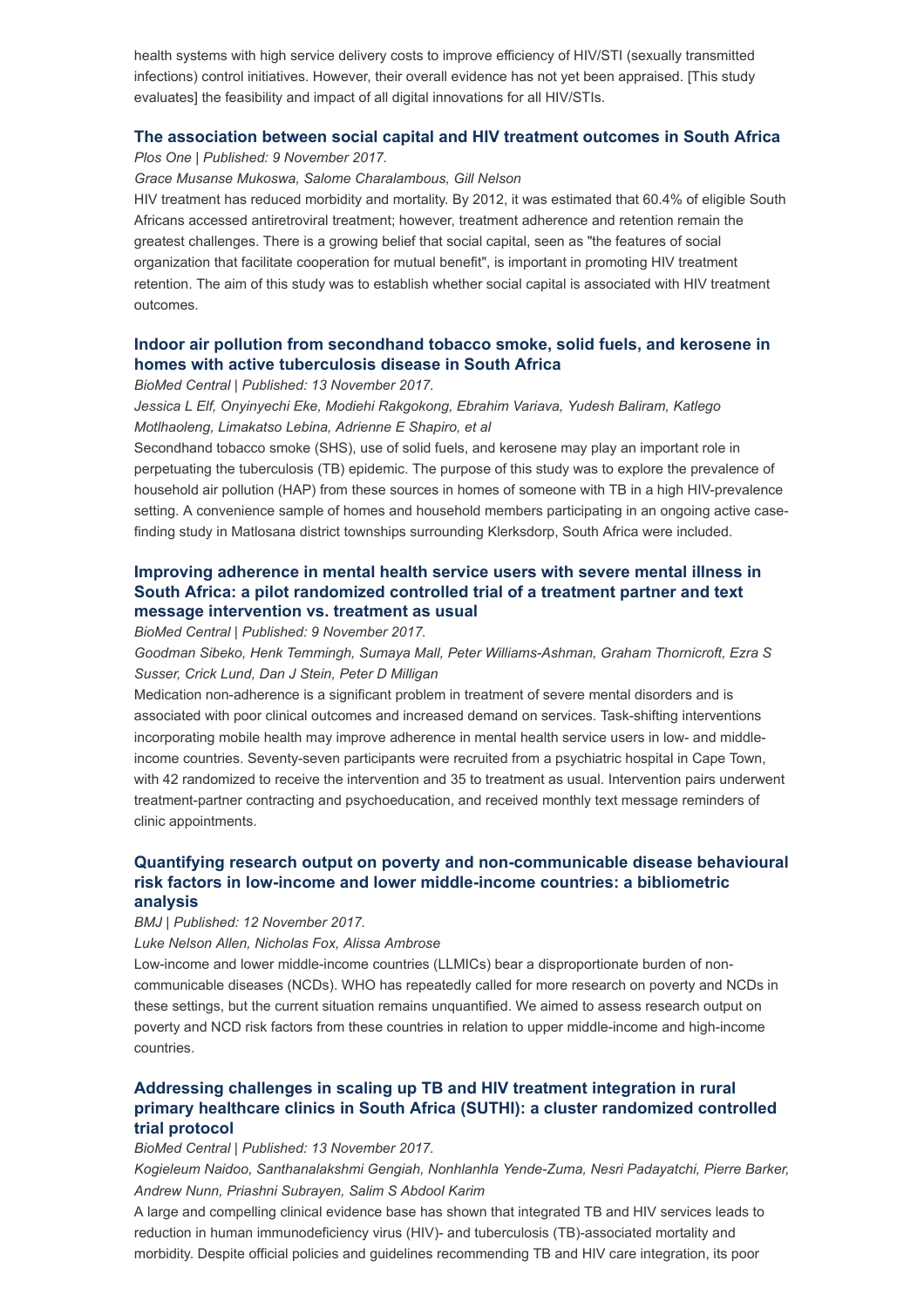implementation has resulted in TB and HIV remaining the commonest causes of death in several countries in sub-Saharan Africa, including South Africa. This study aims to reduce mortality due to TB-HIV co-infection through a quality improvement strategy for scaling up of TB and HIV treatment integration in rural primary healthcare clinics in South Africa.

### [\(Return to Top\)](#page-0-1)

## <span id="page-2-0"></span>RECENT NEWS

## [The Changing Demographics of Global Health](https://www.cfr.org/article/changing-demographics-global-health?utm_source=Global+Health+NOW+Main+List&utm_campaign=7ff26d9def-EMAIL_CAMPAIGN_2017_11_13&utm_medium=email&utm_term=0_8d0d062dbd-7ff26d9def-2811001)

Council on Foreign Relations | 7 November 2017.

Population growth and aging are fueling a spectacular rise in noncommunicable diseases, such as cancers and cardiovascular diseases, in poor countries that are ill-prepared to handle them.

## [Parliament finally ready to vote on sugary drinks tax](https://www.health-e.org.za/2017/11/08/parliament-finally-ready-vote-sugary-drinks-tax/%20%C2%A0)

Health-e News | 8 November 2017.

The tax on sugary drinks will finally go before Parliament to be voted on within the next few weeks after more than a year of intense consultation.

#### [Bread Tax: Healthier brown bread could cost 14% more next year](https://www.dailymaverick.co.za/article/2017-11-13-bread-tax-healthier-brown-bread-could-cost-14-more-next-year/#.WgrWFWiCzIU)

Daily Maverick | 13 November 2017.

Consumers can expect to pay more for whole-wheat bread if proposed changes to the Tax Law Amendment Act are adopted. It's the latest item to be targeted for taxing. But is government simply going after "soft targets" rather than dealing with bigger issues of corruption?

#### [Keeping track of state's spending on mental health is impossible, department says](https://www.businesslive.co.za/bd/national/2017-11-14-keeping-track-of-states-spending-on-mental-health-is-impossible-department-says/)

Business Day | 14 November 2017.

It was impossible to say how much the state spent on care for mentally ill patients each year because there was no set budget for this in the provinces, the Department of Health disclosed on Tuesday.

#### [HIV remission: the quest to turn lessons from exceptional cases into solutions](https://theconversation.com/hiv-remission-the-quest-to-turn-lessons-from-exceptional-cases-into-solutions-86787)

The Conversation | 9 November 2017.

The case of an HIV-infected child in South Africa who has been in remission for nearly nine years without taking any antiretroviral drugs has provided further proof that HIV remission is possible.

#### [As the eradication of polio nears, a new crisis for global health looms](https://www.statnews.com/2017/11/13/polio-eradiction-who-funding/?utm_source=Global+Health+NOW+Main+List&utm_campaign=7ff26d9def-EMAIL_CAMPAIGN_2017_11_13&utm_medium=email&utm_term=0_8d0d062dbd-7ff26d9def-2811001)

#### STAT | 13 November 2017.

The world — or the part that pays attention to polio eradication, anyway — has fixed its sights on zero, the nearly 30-year-old goal of stopping transmission of the paralyzing virus that causes polio. But as the finish line comes into view, officials are largely overlooking a big potential problem, a new report warned Monday.

## [Treating diabetes takes more than insulin: Senegal mobile phone project promoting](http://www.who.int/features/2017/senegal-mobile-diabetes/en/) public health

#### WHO | November 2017.

Every morning, mother of six Mariama rises early to sell fish in her local market in Senegal. For the past decade, she has lived with diabetes, and takes insulin regularly. But her medication is not the only tool she relies on to look after her health – her mobile phone plays a critical part of her diabetes control regimen.

[\(Return to Top\)](#page-0-1)

# <span id="page-2-1"></span>TRAINING AND RESOURCES

### [Christian Faith and living with HIV video series](http://www.positivefaith.net/hiv-and-faith-matters.html)

Positive Faith | Published: 2017.

This video series explores key questions that may arise from having a Christian Faith and living with HIV, and will be useful for a range of audiences. The topics of these videos represent the common issues in the journey of a Christian diagnosed with HIV.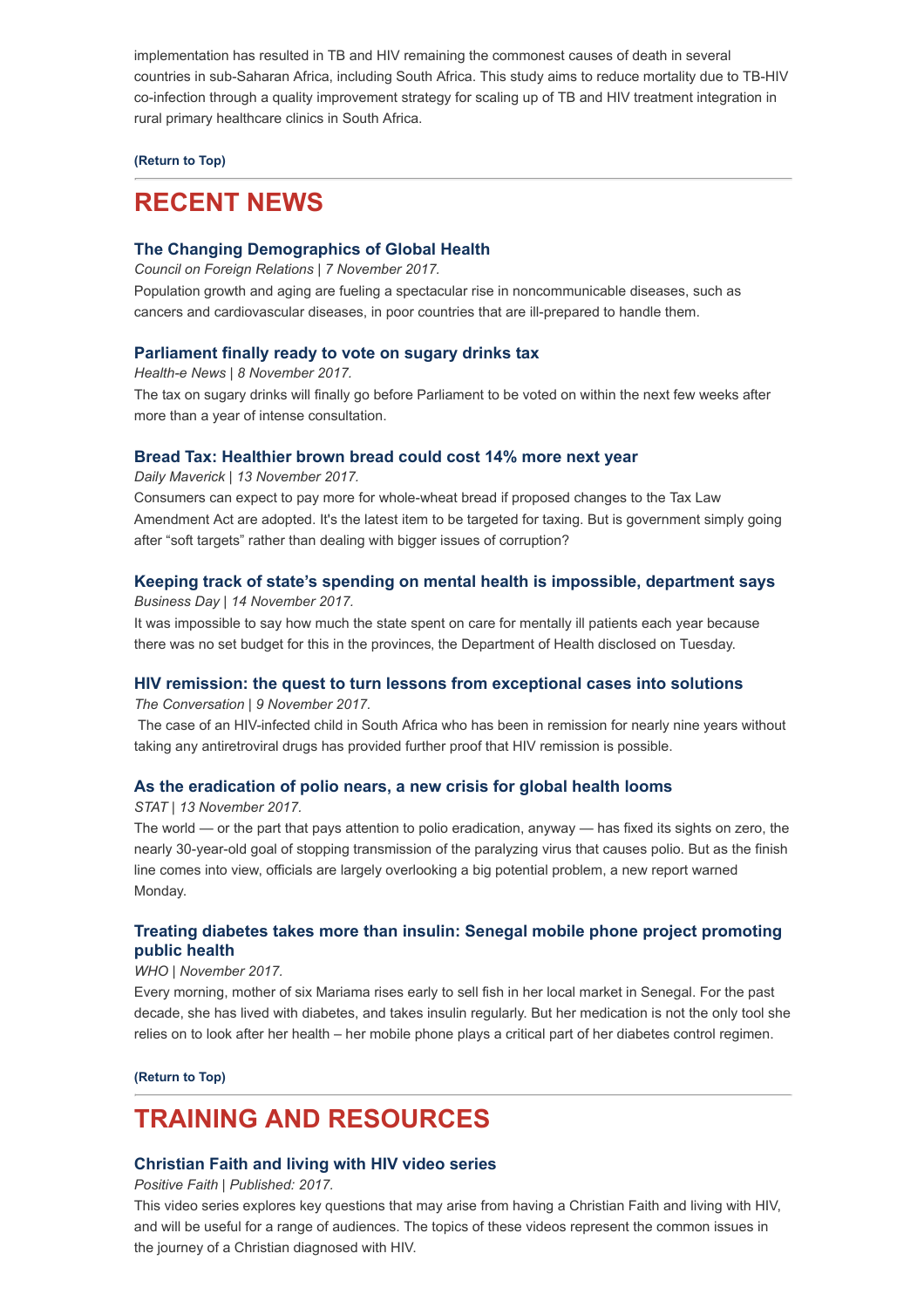### [Urban Adolescent SRH SBCC Implementation Kit](https://sbccimplementationkits.org/urban-youth/)

SBCC Implementation Kits | Published: 2017.

The Urban Adolescent Social and Behavior Change Communication Implementation Kit (I-Kit) provides a selection of Essential Elements and tools to guide the creation, or strengthening, of sexual and reproductive health (SRH) social and behavior change communication (SBCC) programs for urban adolescents aged 10 to 19. The I-Kit is designed to teach these essential SBCC elements and includes worksheets to illustrate each element and facilitate practical application.

The tool is divided into four parts:

Part 1 provides the background and information you should know to use the I-Kit.

Part 2 includes the seven Essential Elements of program planning and interactive worksheets.

Part 3 provides strategies to address program implementation challenges.

Part 4 encourages you to share what you have learned.

[\(Return to Top\)](#page-0-1)

## <span id="page-3-0"></span>PUBLICATIONS AND REPORTS

## [Report on Financing a National Health Insurance for South Africa, for the Minister of](http://www.taxcom.org.za/docs/20171113%20Financing%20a%20NHI%20for%20SA%20-%20on%20website.pdf) Finance

The Davis Tax Committee | Published: March 2017.

The Davis Tax Committee (DTC) was established in 2013 by the Minister of Finance to inquire into the role of the tax system in promoting inclusive economic growth, employment creation, development and fiscal sustainability. On 15 December 2015, the Department of Health released a White Paper: Health Insurance for South Africa: Towards Universal Coverage (henceforth "the NHI White Paper"). Chapter 7 of the White Paper discusses various financing proposals for the proposed NHI. The DTC takes these policy objectives, proposed institutional arrangements and cost projections as its point of departure. The NHI implementation is likely to be a long term enterprise, spanning at least 14 years, during which many of the implementation and costing details will be refined.

[\(Return to Top\)](#page-0-1)

# <span id="page-3-1"></span>CONFERENCES AND EVENTS

#### [Africa Forum on Quality and Safety in Healthcare](http://www.ihi.org/education/Conferences/AfricaForum/Pages/default.aspx)

19-21 February 2018 Durban, South Africa

[International Congress on Occupational Health](http://icoh2018.org/wp/) 29 April - 4 May 2018 Dublin, Ireland

#### [World Conference on Migration, Ethnicity, Health and Race](http://www.merhcongress.com/)

17-16 May 2018 Edinburgh, Scotland

[\(Return to Top\)](#page-0-1)

## <span id="page-3-2"></span>JOB OPPORTUNITIES

Please click on the job title for more information.

[Health Systems Trust: Data Capturer, FRESH](http://www.hst.org.za/Pages/FRESH-Data-Capturer.aspx) Closing Date: 21 November 2017

[Health Systems Trust: Nurse Clinician](http://www.hst.org.za/Pages/NurseClinician.aspx) Closing Date: 21 November 2017